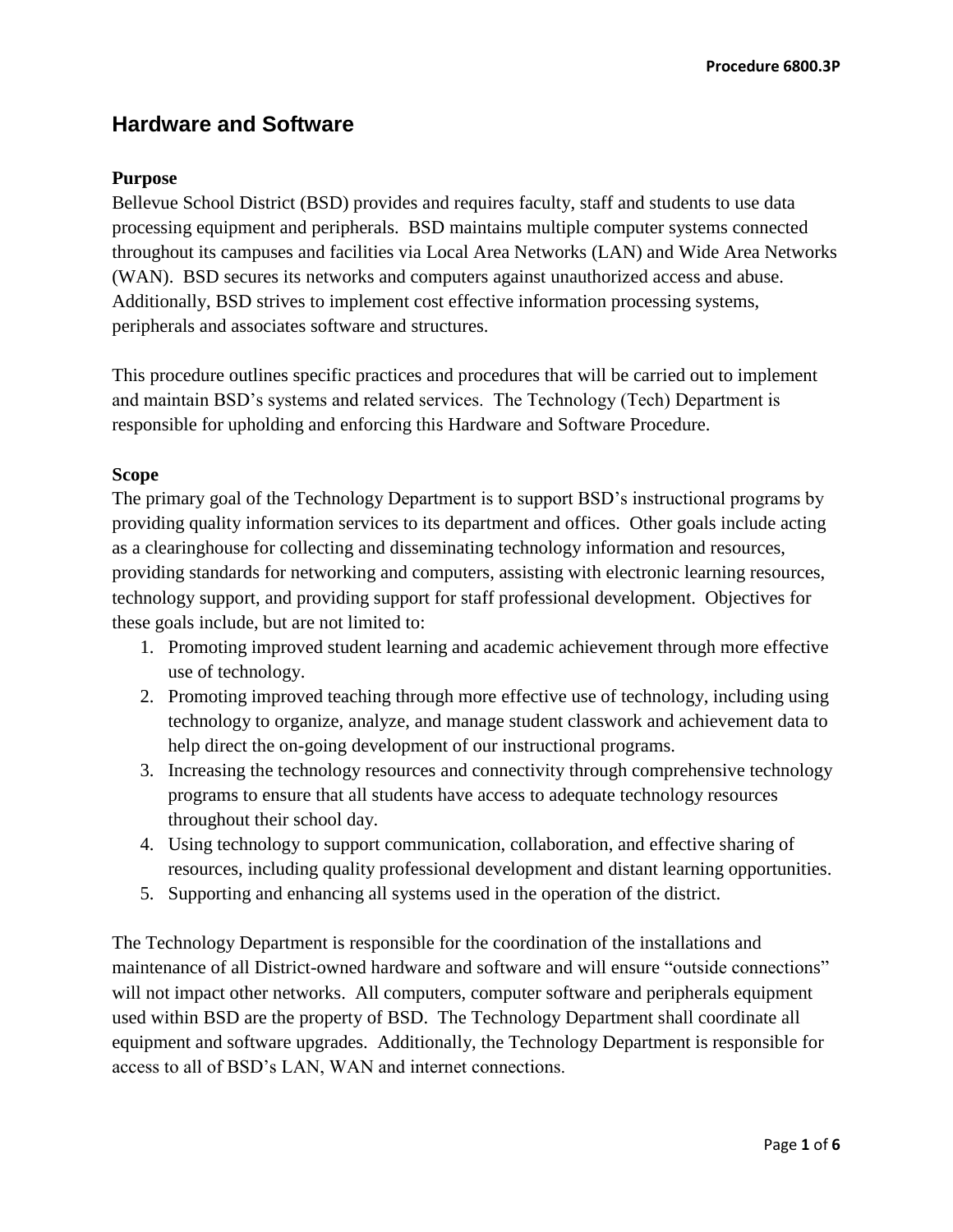The Technology Department will assist with all hardware and software installations as time and resources permit. The primary responsibility of the Technology Department is to ensure that all networks and commonly used software (learning systems, business systems, communication, etc.) are available to the greatest number of users at all times. Secondary to this, the Technology Department is required to maintain all user workstations and peripherals throughout the district in a timely manner.

The Technology Department will implement and monitor administrative procedures to assure the internal security of computerized data and networks. The Technology Department has the right to access each and any computer or electronic device at any time to monitor usage. The Technology Department has the right to view, remove or disrupt the flow of any and all electronic mail passed through or maintained on the networks.

## **Individual Equipment Assignment Chart**

The below chart outlines what roles are issued District equipment to support their job responsibilities, requiring technology access. Models listed below are the current models. Staff are only issued new equipment when they change to a new role or when their devise is ready for refresh (every 4 to 5 years).

| <b>Role</b>             | <b>Hardware</b>                                                                         | <b>Comments</b>                                                |
|-------------------------|-----------------------------------------------------------------------------------------|----------------------------------------------------------------|
| <b>Paid Positions</b>   |                                                                                         |                                                                |
| Director and above      | Lenovo Yoga, universal<br>dock, 2 19" monitors,<br>keyboard, mouse, iPad (if<br>needed) |                                                                |
| Department              | Lenovo Yoga, universal                                                                  |                                                                |
| Managers                | dock, 2 19" monitors,<br>keyboard, mouse, iPad (if<br>needed)                           |                                                                |
| <b>Building Admins</b>  | Lenovo Yoga, universal<br>dock, 2 19" monitors,<br>keyboard, mouse                      |                                                                |
| Mobile Workers          | Lenovo Yoga, universal<br>dock, 2 19" monitors,<br>keyboard, mouse                      |                                                                |
| Teachers                | Lenovo Yoga or E6410,<br>universal dock, keyboard,<br>mouse                             | Feb to May 2015, teachers will be<br>refreshed to Lenovo Yogas |
| Counselors              | Lenovo Yoga, universal<br>dock, 2 19" monitors,<br>keyboard, mouse                      |                                                                |
| <b>Stationary Staff</b> | Desktop computer, 1 or 2 17"<br>or 19" monitors depending                               |                                                                |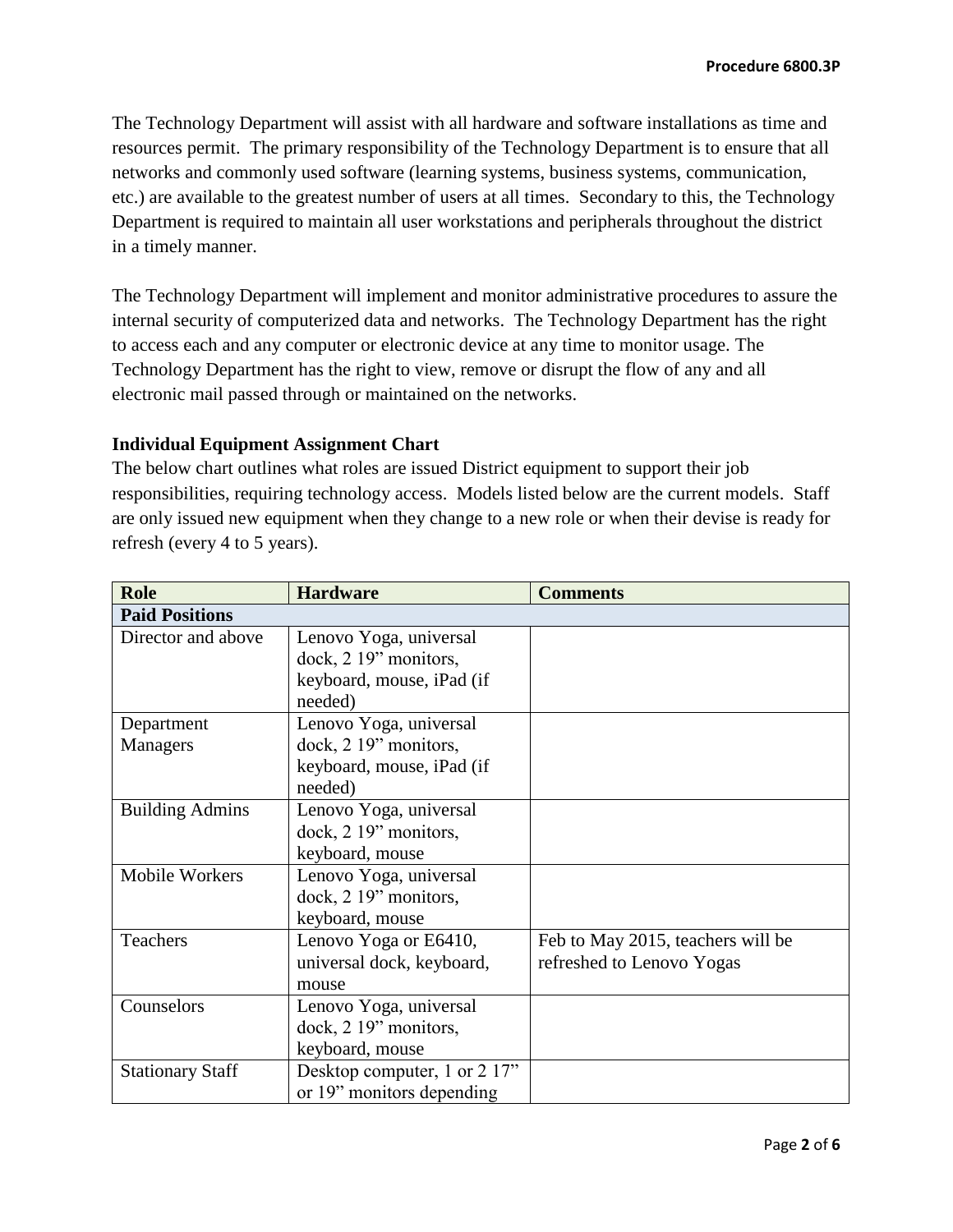|                           | upon job duties, keyboard,  |                                          |
|---------------------------|-----------------------------|------------------------------------------|
|                           | mouse                       |                                          |
| Para-Educators            | Access to desktop computer  |                                          |
|                           | either in classroom or      |                                          |
|                           | common area to check email. |                                          |
| <b>Non-Paid Positions</b> |                             |                                          |
| <b>Admin Interns</b>      | Lenovo Yoga                 | Building Administrator is responsible to |
|                           |                             | collect devices when internship is       |
|                           |                             | complete                                 |
| <b>Student Teachers</b>   | Lenovo Yoga or E6410        | Building Administrator is responsible to |
|                           |                             | collect devices when internship is       |
|                           |                             | complete                                 |
| Volunteers                |                             | Able to access BSDPersonal to get        |
|                           |                             | outside internet                         |

\* Individual office printers are only deployed upon Director of Technology's approval.

# **Equipment Purchasing and Repair**

All computers, computer equipment, software and peripherals (Equipment) will be purchased through, or with full knowledge of the Technology Department. Once purchased, the Equipment becomes the property of BSD and will be maintained by the Technology Department. All Equipment will be properly inventoried with district provided asset tags and periodically rechecked for loss control.

The Technology Department will also be responsible for the disposal of all computer/network equipment and associated peripheral equipment at the end of its life cycle. The disposal process will include the surplus of assets and proper disposal in accordance with hazardous material and District requirements.

Service by any repair agency other than expressly authorized by the District and Technology Department is prohibited. Repairs by non-authorized agencies will void any warranty or maintenance contract the district has in place. Any upgrades or accessories that require installation must be performed by district Technical Support regardless of funds for such upgrades. (Call the Help Desk at 425-456-4321 for all repairs and maintenance.) The District is not obligated to update/upgrade equipment any time.

Departmental (Curriculum, Accounting, etc.) software purchases and installation requires the approval of both the Department Director and Technology Director. Unless otherwise justified, software such as, but not limited to word processing, spreadsheets and database management will be standardized throughout BSD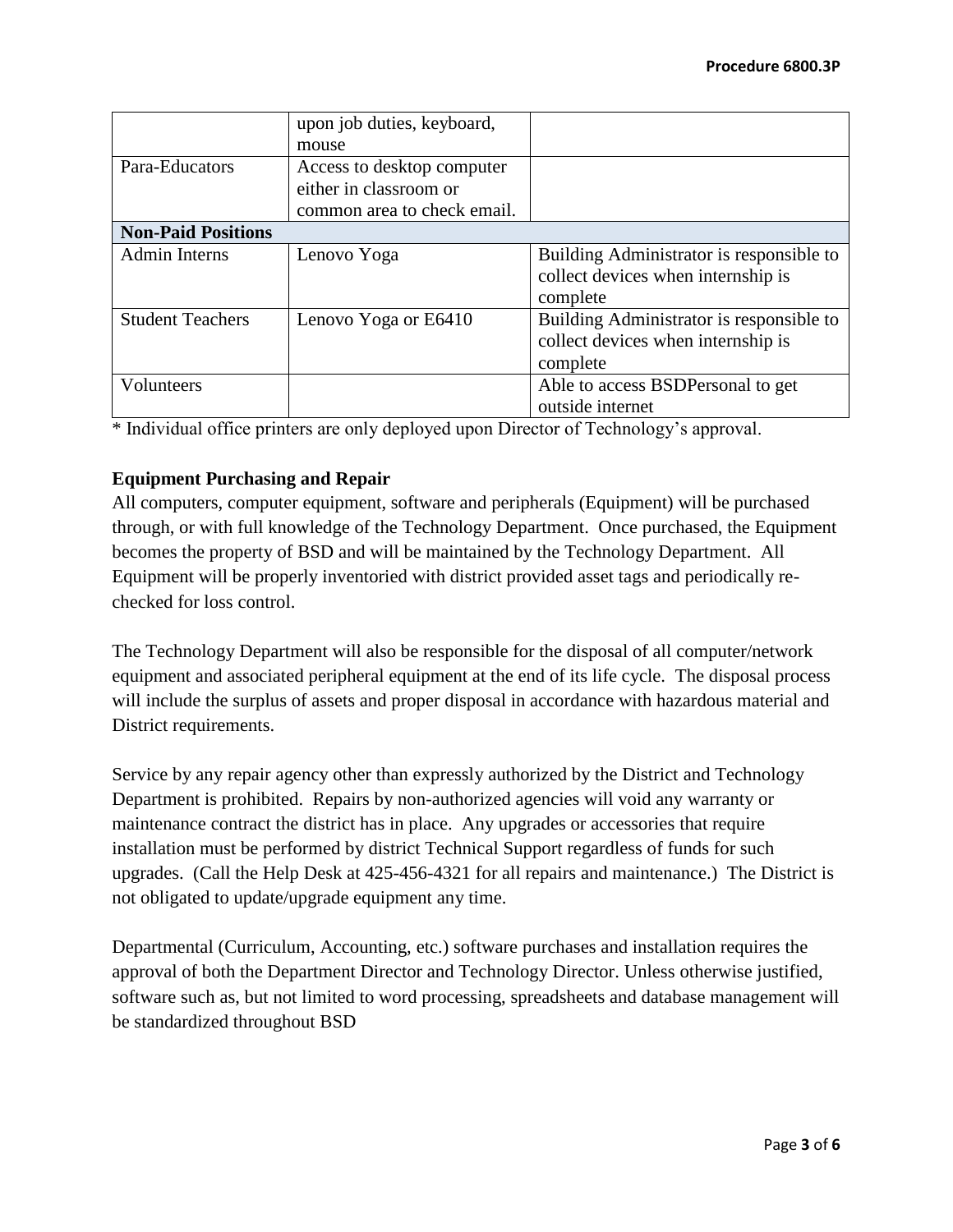## **Use of BSD-Owned Equipment and Software**

The Technology Department must be notified in advanced of any relocation of computers and peripherals either on or off campus. Individually issued equipment (laptops, tablets, etc.) may be used at home, however at the individual's own liability. Employees can pay yearly to be covered by the Districts' Computing Device Insurance. Such equipment may be loaded with software for communications, word processing, etc. by the Technology Department. The Technology Department may ask that the equipment be returned for inventory purposes or that the individual completes certain inventory steps. Additionally:

- 1. Computer equipment must be returned to the Technology Department promptly when requested.
- 2. Short term employees and extended leave employees must turn in their equipment on the last day of the school year.
- 3. BSD-owned software will not be allowed on personally owned computer equipment.
- 4. BSD funds will not be expended to purchase, upgrade or maintain personally owned equipment.

BSD Staff and Students (student's guardians) accept the financial responsibility for equipment issued to them via the Technology Equipment Loan form (6800.3P Exhibit A).

#### **District Insurance:**

The District may take appropriate action, which may include staff payroll deduction, to recover its full repair or replacement cost resulting from negligence of issued technology equipment.

If the loss of the equipment occurs while the equipment is being housed on District property, District insurance may be used, but only in cases when the employee who checked it out took reasonable steps to safeguard the equipment. Also, if equipment was lost while kept on school property, the school and employee must follow established District procedure for replacing the item, including reporting the loss to the police and contacting the District's business office as outlined in District Policy 6800.

For mobile devices (laptops, notebooks, tablets, etc.), an employee has the option to purchase special insurance available through the District (6800.3P Exhibit C Mobile Computing Device Insurance Form). The insurance is important as the employee is responsible for the equipment, even on school property, whenever the loss is attributed in whole or in part to the employee's own negligence. School staff members are expected to store computers and other technologyrelated equipment when not in use in safe and/or locked places in a way that is appropriate to the size and portability of the computer. Failure to do so will make the employee liable for any loss or damage.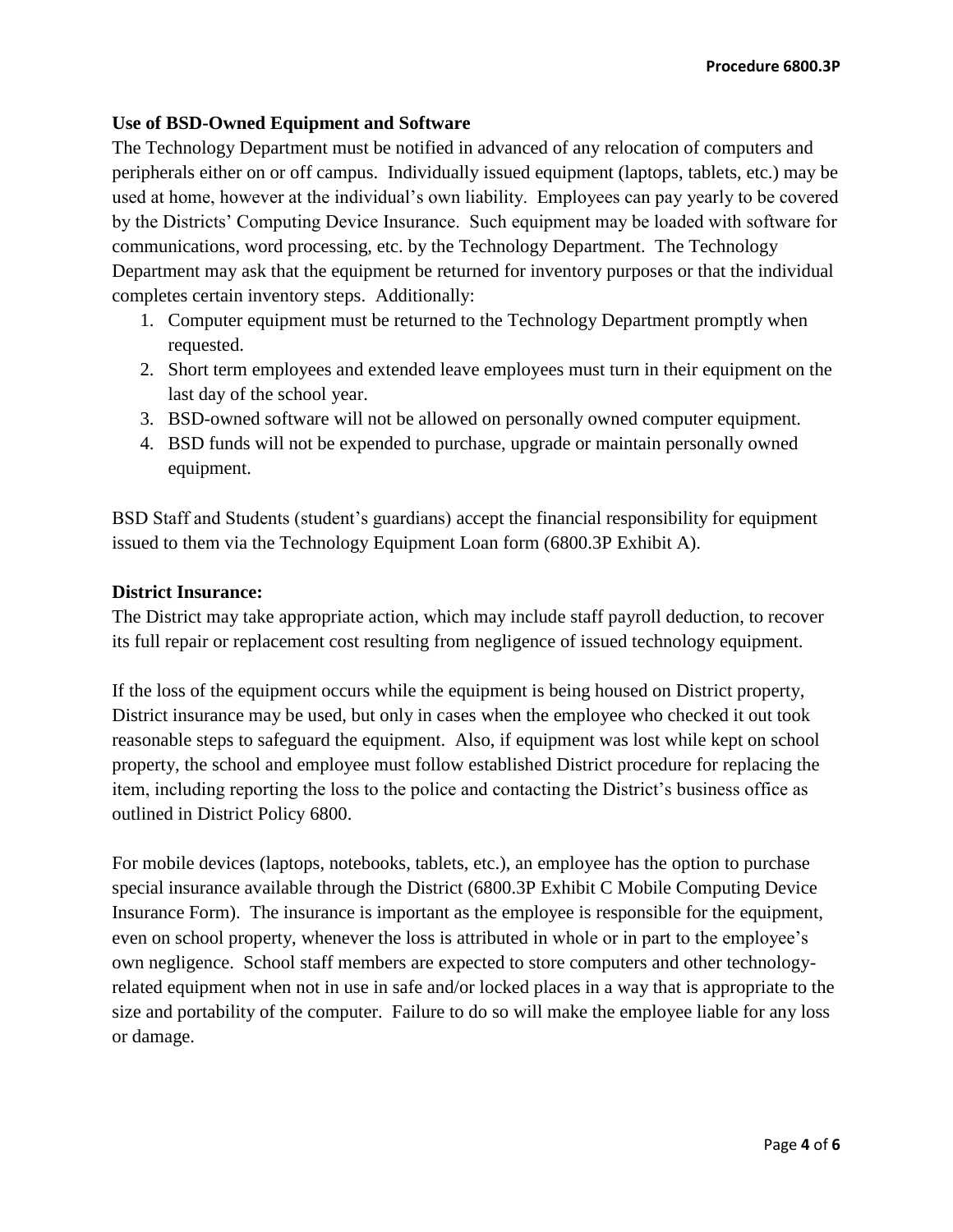Equipment remains the liability of the employee to whom it is assigned, regardless of who uses the equipment.

# **Unauthorized Uses or Activities of BSD-Owned Equipment and Software**

- 1. The use of computer equipment and/or related services for commercial, political, or non-BSD approved purposes is prohibited. As such, all BSD-owned equipment is for purpose of conducting District business and any other use may result in disciplinary action. Personal use is approved only on a limited basis.
- 2. It is inappropriate and prohibited to install or use any kind of personally owned or downloaded software on BSD-owned computers.
- 3. Any unauthorized or deliberate action that damages or disrupts a computer system, or causes it to malfunction is prohibited
- 4. The copying of copyrighted materials, without the express written permission of the owner or the proper license, is prohibited.
- 5. Intentional attempts to "crash" Network systems or programs are prohibited.
- 6. Willfully introducing a computer "virus" or other disruptive or destructive programs into the BSD network or into external networks is a punishable disciplinary offense.

Other than by the Technology Department, deletions, examination, copying or modification of files or data belonging to other users without consent, is prohibited. The Technology Department will maintain network disk management by moving or removing data files that are judged to be unused or obsolete. This will be accomplished after ensuring that copies are available as backup and after informing the user of the action. Files such as ".bak", ".tmp" and other duplicated may be moved or removed without informing the user.

## **Use of Personal Computing Equipment (PCE)**

BSD appreciates that students and staff are willing to bring in PCE, to be used for schoolwork and to enhance educational opportunities. With this privilege come responsibilities and issues that must be addressed. The main issues are:

1. Security

2. Network stability

- 
- 4. Virus protection
- 5. Repairs and upgrades

3. Liability for personal property

A PCE can be connected to the District's network, including access to the Internet, under the following conditions:

1. Use of the PCE must adhere to the BSD Acceptable Use Procedure. PCEs can only be connected to the BSD wireless network. Physical cabled connections are not allowed.